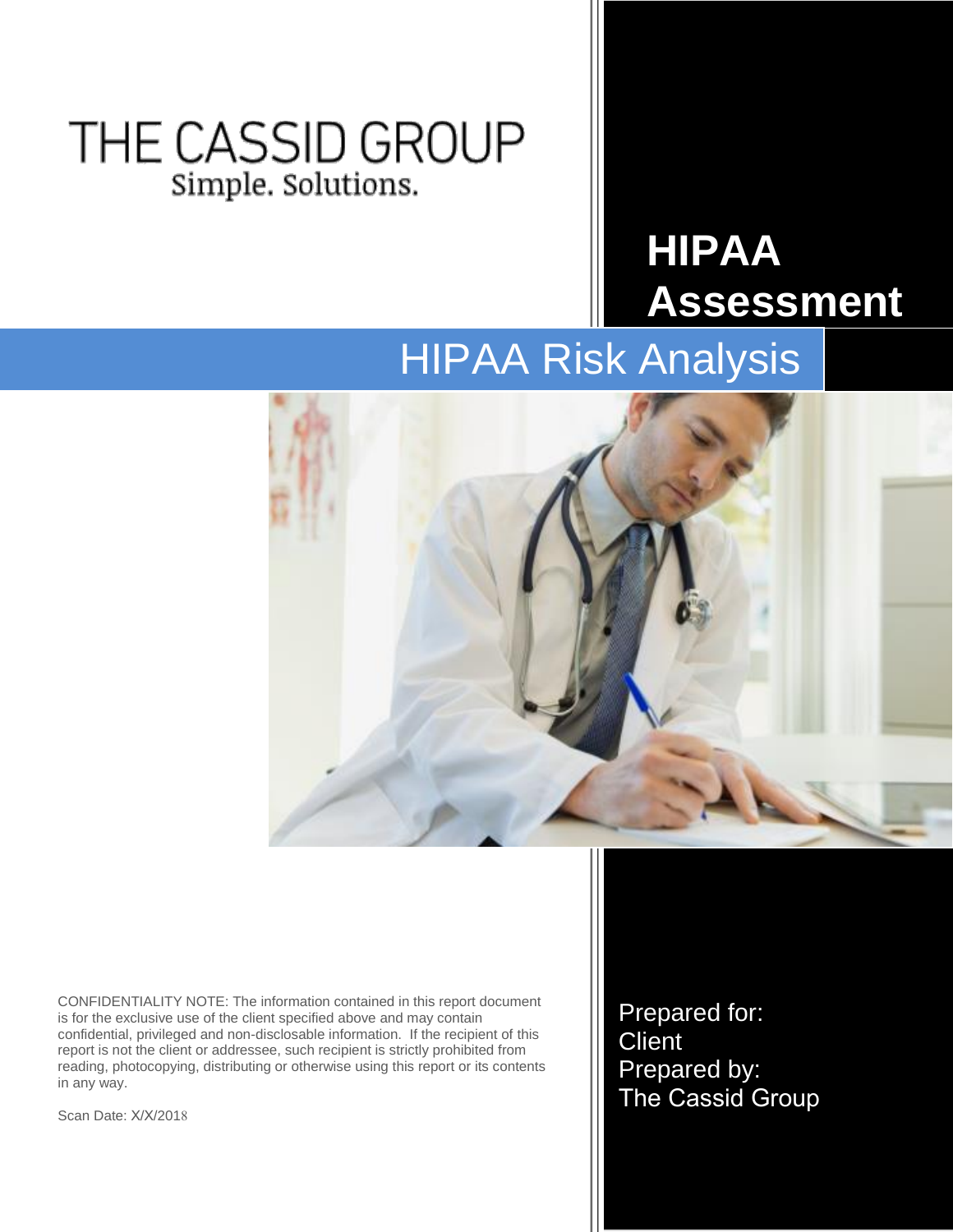## **Table of Contents**

- 1 [Overview](#page-2-0)
- 2 [Risk Score](#page-3-0)
- 3 [Issue Summary](#page-4-0)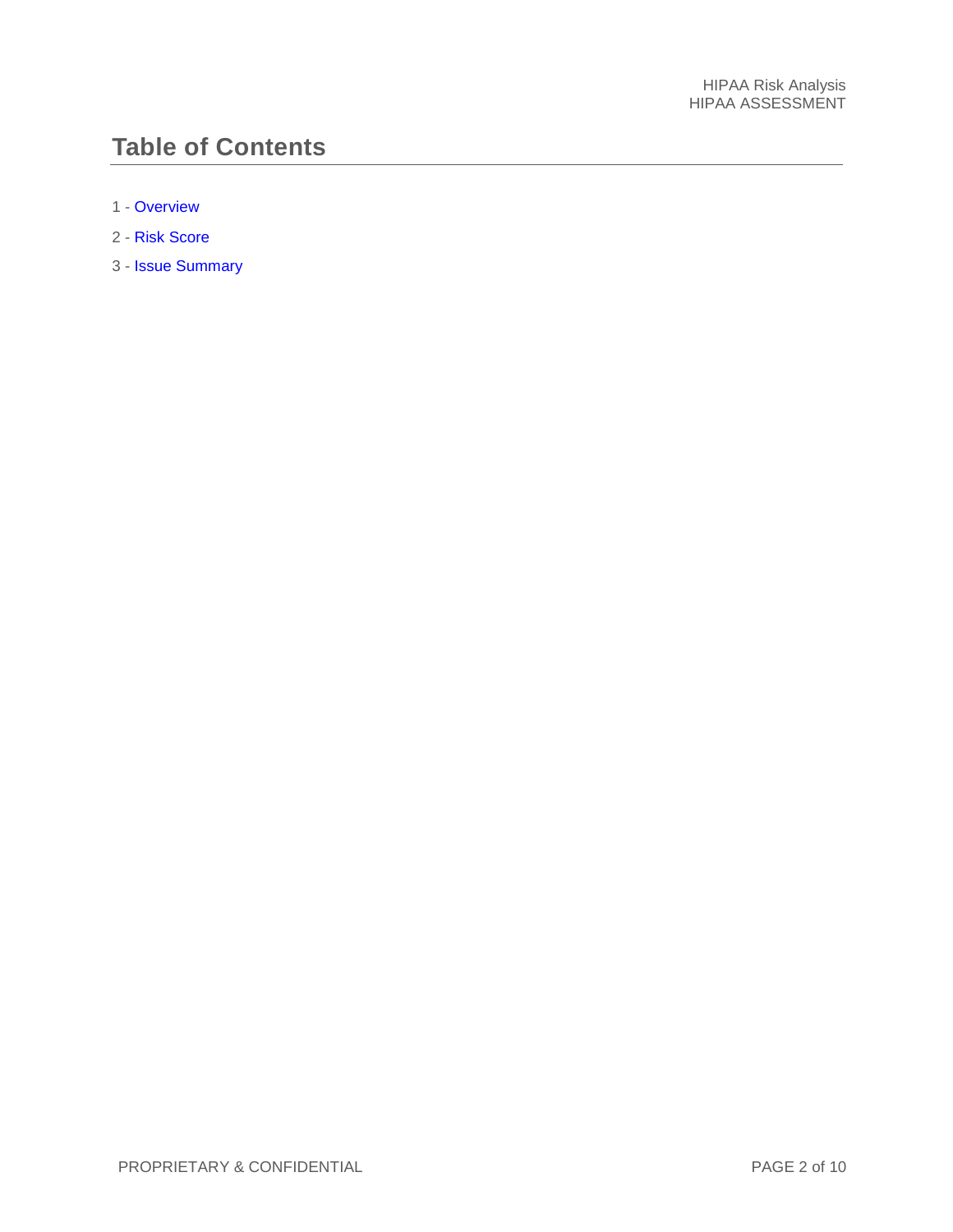### <span id="page-2-0"></span>**Overview**

Risk management, required by the HIPAA Security Rule, includes the implementation of security measures to reduce risk to reasonable and appropriate levels to, among other things, ensure the confidentiality, availability and integrity of ePHI and protect against any reasonably anticipated threats, hazards, or disclosures of ePHI not permitted or required under HIPAA.

After a Risk Analysis the next step in the risk management process is to develop and implement a Risk Management Plan. The purpose of a Risk Management Plan is to provide structure for the evaluation, prioritization, and implementation of risk-reducing measures and controls.

Risk prioritization and mitigation decisions will be determined by answering which controls and measures should be implemented and the priority in which they should be addressed based upon their "risk score." The implementation components of the plan include:

- Risk score (threat and vulnerability combinations) assigned to a particular issue being addressed;
- Recommendation(s) of measures and controls selected to reduce the risk of an issue;
- Ongoing evaluation and monitoring of the risk mitigation measures.

Risk analysis and risk management are not one-time activities. Risk analysis and risk management are dynamic processes that must be periodically reviewed and updated in response to changes in the environment. The risk analysis will identify new risks or update existing risk levels resulting from environmental or operational changes. The output of the updated risk analysis will be an input to the risk management process to reduce newly identified or updated risk levels to reasonable and appropriate levels.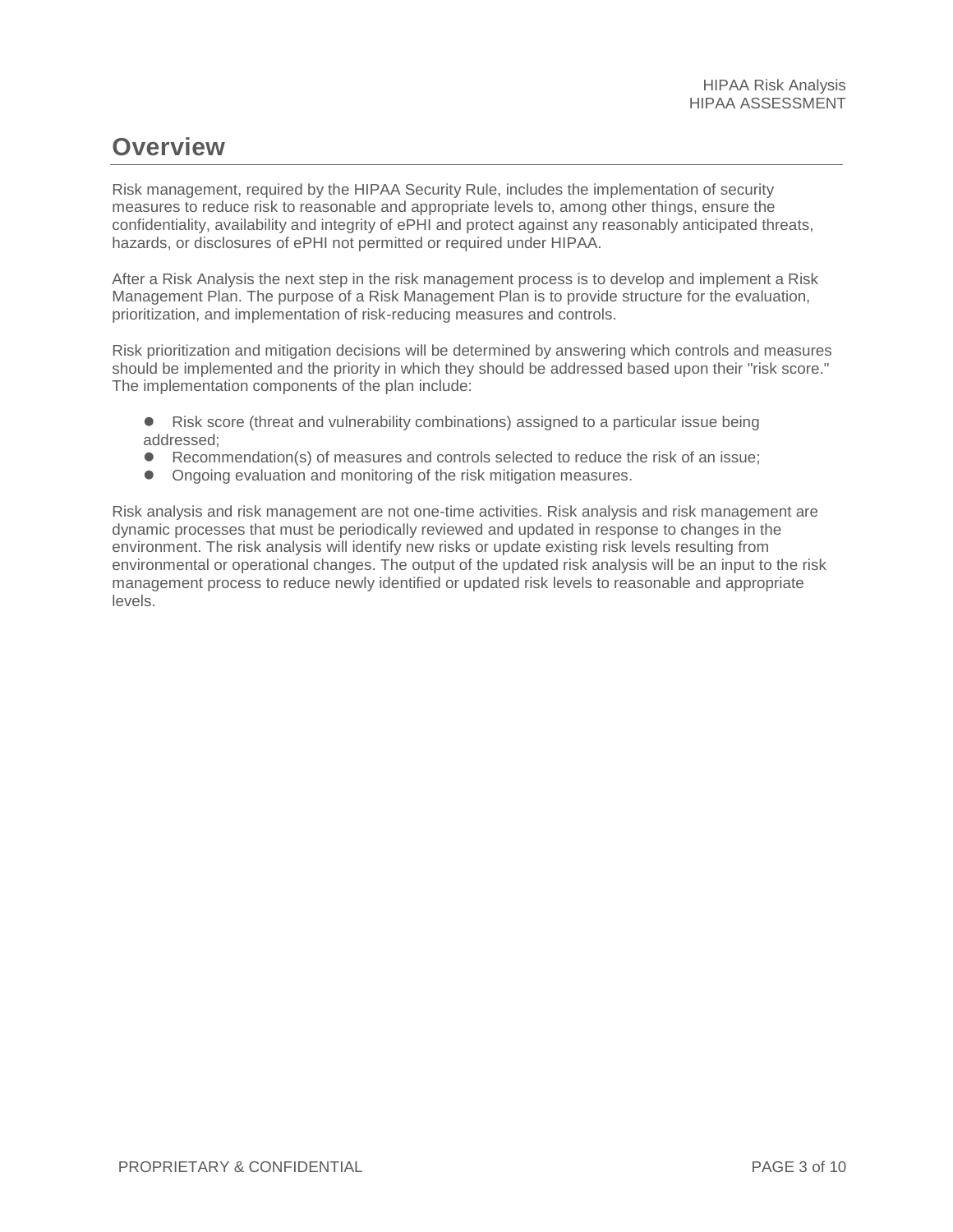### <span id="page-3-0"></span>**Risk Score**

The Risk Score is a value from 0 to 100, where 100 represents significant risk and potential issues.



Several critical issues were identified. Identified issues should be investigated and addressed according to the Management Plan.

If additional information is needed, please consult the Evidence of HIPAA Compliance.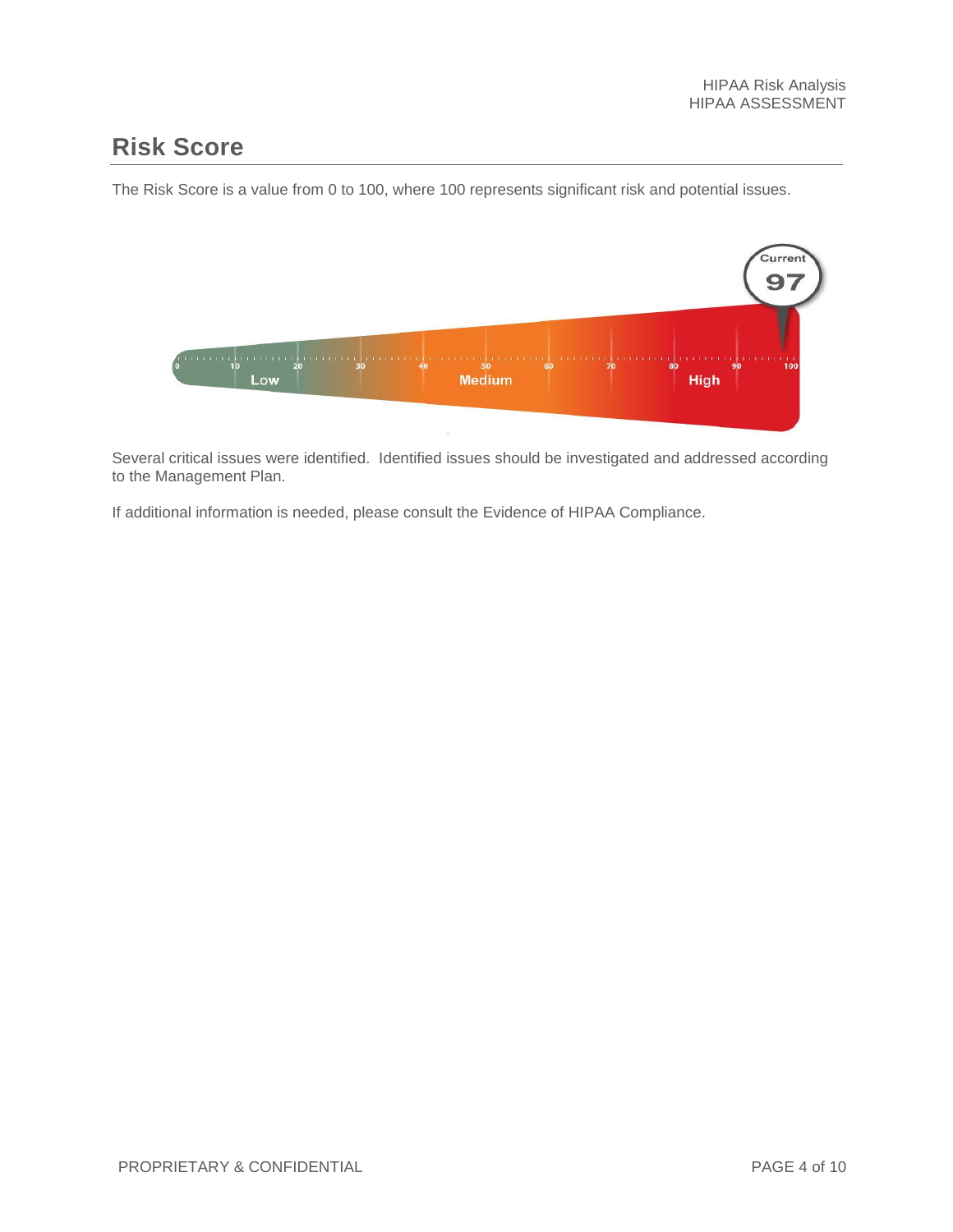## <span id="page-4-0"></span>**Issues Summary**

This section contains a summary of issues detected during the HIPAA Assessment process, and is based on industry-wide best practices for network health, performance, and security. The Overall Issue Score grades the level of issues in the environment. An Overall Issue score of zero (0) means no issues were detected in the environment. It may not always be possible to achieve a zero score in all environments due to specific circumstances.



**Weighted Score:** Risk Score x Number of Incidents = Total points: Total percent (%)

|      | User password set to never expire (80 pts each)                                                                                                                                                                                                                                                                                                                                                                                 |
|------|---------------------------------------------------------------------------------------------------------------------------------------------------------------------------------------------------------------------------------------------------------------------------------------------------------------------------------------------------------------------------------------------------------------------------------|
| 2480 | <b>Current Score:</b> 80 pts $x$ 31 = 2480 : 31.84%                                                                                                                                                                                                                                                                                                                                                                             |
|      | Requirement: §164.308(a)(5)(ii)(d): Security Awareness and Training - Procedures for<br>creating, changing, and safeguarding passwords.                                                                                                                                                                                                                                                                                         |
|      | Issue: User accounts with passwords set to never expire present a risk of use by unauthorized<br>users. They are more easily compromised than passwords that are routinely changed.                                                                                                                                                                                                                                             |
|      | Recommendation: Investigate all accounts with passwords set to never expire and configure<br>them to expire regularly.                                                                                                                                                                                                                                                                                                          |
|      | Significantly high number of Domain Administrators (35 pts each)                                                                                                                                                                                                                                                                                                                                                                |
| 1050 | <b>Current Score:</b> 35 pts $x$ 30 = 1050 : 13.48%                                                                                                                                                                                                                                                                                                                                                                             |
|      | Requirement: 45 CFR §164.308(a)(3) - Implement policies and procedures to ensure that all<br>members of its workforce have appropriate access to electronic protected health information,<br>as provided under paragraph (a)(4) of this section, and to prevent those workforce members<br>who do not have access under paragraph $(a)(4)$ of this section from obtaining access to<br>electronic protected health information. |
|      | Issue: More than 30% of the users are in the Domain Administrator group and have unfettered<br>access to files and system resources. Compromised Domain Administrator accounts pose a<br>higher threat than typical users and may lead to a breach.                                                                                                                                                                             |
|      | Recommendation: Evaluate the need to have more than 30% of users in the Domain<br>Administrator group and limit administrative access to the minimum necessary.                                                                                                                                                                                                                                                                 |
|      | <b>Unsupported Operating Systems (97 pts each)</b>                                                                                                                                                                                                                                                                                                                                                                              |
| 970  | <b>Current Score:</b> 97 pts $x 10 = 970$ : 12.45%                                                                                                                                                                                                                                                                                                                                                                              |
|      | Requirement: §164.308(a)(5)(ii)(B): Security Awareness and Training - Procedures for<br>guarding against, detecting, and reporting malicious software.                                                                                                                                                                                                                                                                          |
|      | Issue: 10 computers were found using an operating system that is no longer supported.<br>Unsupported operating systems no longer receive vital security patches and present an                                                                                                                                                                                                                                                  |

inherent risk.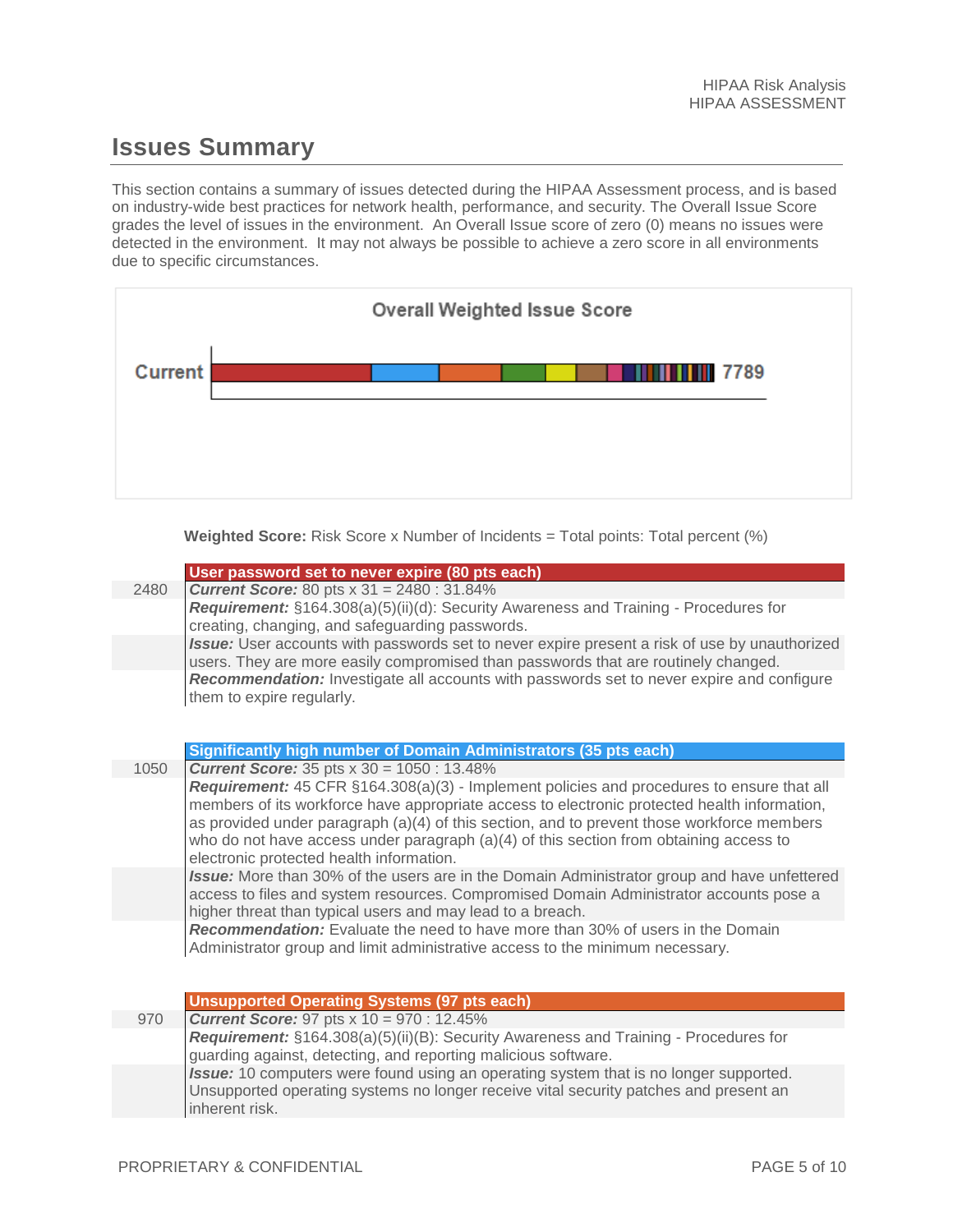*Recommendation:* Upgrade or replace computers with operating systems that are no longer supported.

|     | Non-administrative generic logons have access to Network Share on system with ePHI<br>(85 pts each)                                                                                                                                                                                                                                                                              |
|-----|----------------------------------------------------------------------------------------------------------------------------------------------------------------------------------------------------------------------------------------------------------------------------------------------------------------------------------------------------------------------------------|
| 680 | <b>Current Score:</b> 85 pts $x 8 = 680 : 8.73\%$<br>Requirement: §164.308(a)(3) Implement policies and procedures to ensure that all members                                                                                                                                                                                                                                    |
|     | of its workforce have appropriate access to electronic protected health information, as provided<br>under paragraph $(a)(4)$ of this section, and to prevent those workforce members who do not<br>have access under paragraph (a)(4) of this section from obtaining access to electronic<br>protected health information.                                                       |
|     | Issue: Generic accounts which could be in use by multiple people cannot be properly restricted<br>and should not have access to network shares with ePHI.                                                                                                                                                                                                                        |
|     | Recommendation: Remove access to Network Shares on systems with ePHI.                                                                                                                                                                                                                                                                                                            |
|     | Unrestricted network share with ePHI (80 pts each)                                                                                                                                                                                                                                                                                                                               |
| 480 | <b>Current Score:</b> 80 pts $x 6 = 480 : 6.16\%$                                                                                                                                                                                                                                                                                                                                |
|     | Requirement: §164.308(a)(4) Information Access Management - Implement policies and<br>procedures for authorizing access to electronic protected health information.                                                                                                                                                                                                              |
|     | Issue: Network shares containing ePHI were found as completely unrestricted (granting<br>access to 'Everyone').                                                                                                                                                                                                                                                                  |
|     | Recommendation: Investigate the network shares containing ePHI with unrestricted access.<br>Limit access to the minimum necessary.                                                                                                                                                                                                                                               |
|     | User not logged in in 90 days (not terminated) (25 pts each)                                                                                                                                                                                                                                                                                                                     |
| 475 | <b>Current Score:</b> 25 pts $x$ 19 = 475 : 6.1%                                                                                                                                                                                                                                                                                                                                 |
|     | Requirement: §164.308(a)(3)(ii)(C): - Implement procedures for terminating access to<br>electronic protected health information when the employment of a workforce member ends or<br>as required by determinations made as specified in paragraph (a)(3)(ii)(b).<br>Issue: Inactive user accounts were found that could potentially indicate terminated employees<br>or vendors. |
|     | Recommendation: Investigate all inactive accounts and disable accounts from terminated<br>employees and vendors.                                                                                                                                                                                                                                                                 |
|     | User has not logged in in 30 days (13 pts each)                                                                                                                                                                                                                                                                                                                                  |
| 247 | <b>Current Score:</b> 13 pts $x$ 19 = 247 : 3.17%                                                                                                                                                                                                                                                                                                                                |
|     | <b>Requirement:</b> $\S 164.308(a)(3)(ii)(C)$ : - Implement procedures for terminating access to<br>electronic protected health information when the employment of a workforce member ends or<br>as required by determinations made as specified in paragraph (a)(3)(ii)(b).                                                                                                     |
|     | Issue: Users that have not logged in in 30 days could be from a former employee or vendor<br>and should be disabled or removed.                                                                                                                                                                                                                                                  |
|     | Recommendation: Disable or remove user accounts for users that have not logged in in 30<br>days.                                                                                                                                                                                                                                                                                 |

| 188 | <b>Current Score:</b> 94 pts $x$ 2 = 188 : 2.41%                                                  |
|-----|---------------------------------------------------------------------------------------------------|
|     | <b>Requirement:</b> §164.312(a)(1) Access Control - Implement technical policies and procedures   |
|     | for electronic information systems that maintain electronic protected health information to allow |
|     | access only to those persons or software programs that have been granted access rights as         |
|     | specified in $\S164.308(a)(4)$ .                                                                  |

**Automatic screen lock not turned on. (94 pts each)**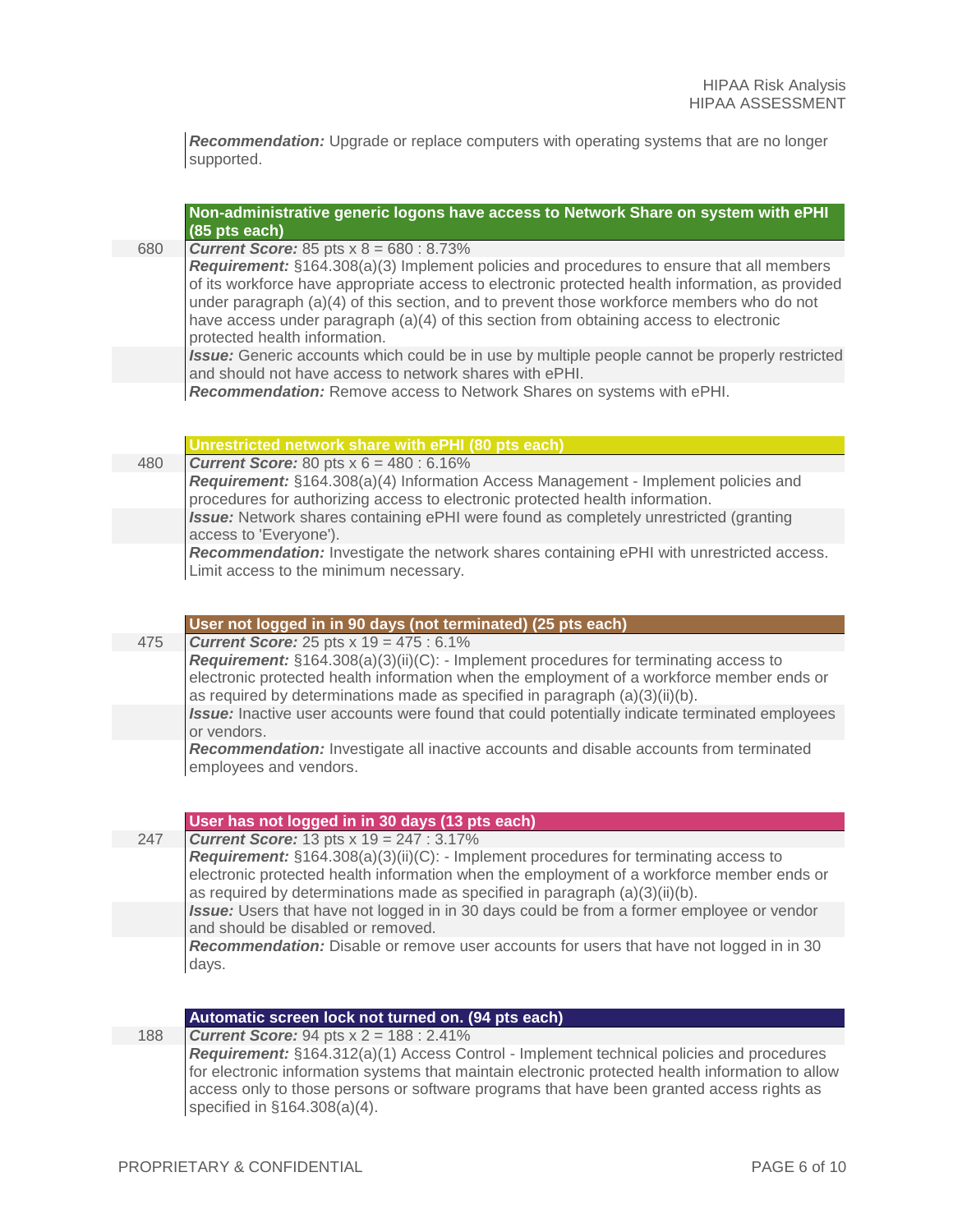**Issue:** Automatic screen lock prevents unauthorized access when users leave their computers. Having no screen lock enabled allows unauthorized access to network resources. *Recommendation:* Enable automatic screen lock on the specified computers.

#### **Anti-spyware not installed (94 pts each)**

94 *Current Score:* 94 pts x 1 = 94 : 1.21%

*Requirement:* §164.308(a)(5)(ii)(B): Security Awareness and Training - Procedures for guarding against, detecting, and reporting malicious software.

*Issue:* Malware protection is required but not identified as being installed on computers in the network.

*Recommendation:* Install a commercial grade anti-spyware program on the computers indicated in the Endpoint Security section of the Evidence of HIPAA Compliance report.

#### **Anti-virus not installed (94 pts each)**

94 *Current Score:* 94 pts x 1 = 94 : 1.21%

*Requirement:* §164.308(a)(5)(ii)(B): Security Awareness and Training - Procedures for guarding against, detecting, and reporting malicious software.

*Issue:* Malware protection is required but not identified as being installed on computers in the network.

*Recommendation:* Install a commercial grade anti-virus program on the computers indicated in the Endpoint Security section of the Evidence of HIPAA Compliance report.

#### **Potential free hosted web-based email solution in use (93 pts each)**

#### 93 *Current Score:* 93 pts x 1 = 93 : 1.19%

*Requirement:* §164.308(b)(1): Business Associate Contracts and Other Arrangements - Covered entities must enter into a contract or other arrangement with persons that meet the definition of business associate in \$160.103. The covered entity must obtain satisfactory assurance from the business associate that it will appropriately safeguard the information in accordance with §164.314(a)(1) standards.

*Issue:* The use of free hosted web-based email may allow transmission of ePHI outside of the company through entities that you may not have a signed Business Associate agreement. *Recommendation:* Identify the necessity of using the free hosted email services and discontinue their use.

#### **Anti-spyware not turned on (92 pts each)**

92 *Current Score:* 92 pts x 1 = 92 : 1.18%

*Requirement:* §164.308(a)(5)(ii)(B): Security Awareness and Training - Procedures for guarding against, detecting, and reporting malicious software.

*Issue:* Malware protection is required but not identified as being enabled on computers in the network.

*Recommendation:* Enable anti-spyware program on the computers indicated in the Endpoint Security section of the Evidence of HIPAA Compliance report.

#### **Anti-virus not turned on (92 pts each)**

92 *Current Score:* 92 pts x 1 = 92 : 1.18% *Requirement:* §164.308(a)(5)(ii)(B): Security Awareness and Training - Procedures for guarding against, detecting, and reporting malicious software. *Issue:* Malware protection is required but not identified as being enabled on computers in the network.

*Recommendation:* Enable anti-virus program on the computers indicated in the Endpoint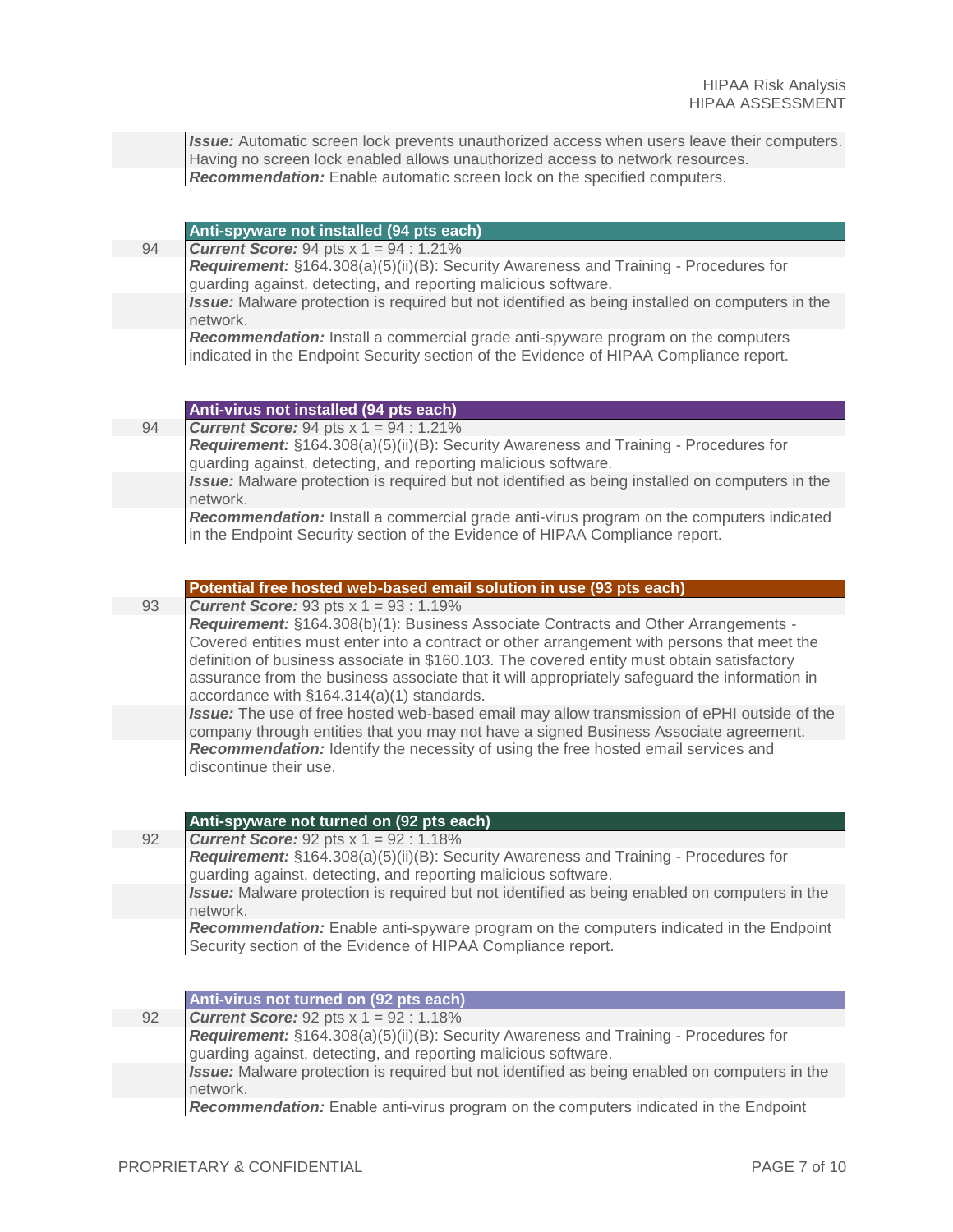Security section of the Evidence of HIPAA Compliance report.

| 90 | Anti-spyware not up to date (90 pts each)                                                                                                              |
|----|--------------------------------------------------------------------------------------------------------------------------------------------------------|
|    | <b>Current Score:</b> 90 pts $x 1 = 90 : 1.16\%$                                                                                                       |
|    | Requirement: §164.308(a)(5)(ii)(B): Security Awareness and Training - Procedures for<br>guarding against, detecting, and reporting malicious software. |
|    |                                                                                                                                                        |
|    | Issue: Out-of-date definitions may not properly protect a computer from attacks by malicious                                                           |
|    | software.                                                                                                                                              |
|    | Recommendation: Ensure anti-spyware programs on the computers indicated in the Endpoint                                                                |
|    | Security section of the Evidence of HIPAA Compliance report are up-to-date.                                                                            |
|    |                                                                                                                                                        |
|    |                                                                                                                                                        |
| 90 | Anti-virus not up to date (90 pts each)<br><b>Current Score:</b> 90 pts $x 1 = 90 : 1.16\%$                                                            |
|    | Requirement: §164.308(a)(5)(ii)(B): Security Awareness and Training - Procedures for                                                                   |
|    | guarding against, detecting, and reporting malicious software.                                                                                         |
|    | Issue: Out-of-date definitions may not properly protect a computer from attacks by malicious                                                           |
|    | software.                                                                                                                                              |
|    | Recommendation: Ensure anti-virus programs on the computers indicated in the Endpoint                                                                  |
|    | Security section of the Evidence of HIPAA Compliance report are up-to-date.                                                                            |
|    |                                                                                                                                                        |
|    |                                                                                                                                                        |
|    | Firewall does not support IPS (88 pts each)                                                                                                            |
| 88 | <b>Current Score:</b> 88 pts $x 1 = 88 : 1.13\%$                                                                                                       |
|    | Requirement: §164.308(a)(4): Implement policies and procedures for granting access to                                                                  |
|    | electronic protected health information; for example, through access to a workstation,                                                                 |
|    | transaction, program, process, or other mechanism.                                                                                                     |
|    | Issue: Firewalls without an Intrusion Prevention System (IPS) may not adequately protect the                                                           |
|    | environment against malicious external attacks.                                                                                                        |
|    | Recommendation: Enable IPS on firewalls or investigate putting in place a firewall with IPS                                                            |
|    | capabilities.                                                                                                                                          |
|    |                                                                                                                                                        |
|    |                                                                                                                                                        |
|    | Workstations with ePHI not backed up (78 pts each)                                                                                                     |
| 78 | <b>Current Score:</b> 78 pts $x 1 = 78$ : 1%                                                                                                           |
|    | <b>Requirement:</b> §164.308(a)(7)(ii)(A) - Establish and implement procedures to create and                                                           |
|    | maintain retrievable exact copies of electronic protected health information. Contingency Plan                                                         |
|    | $\S164.308(a)(7)(ii)(b)$ - Establish (and implement as needed) procedures to restore any loss of                                                       |
|    | data.                                                                                                                                                  |
|    | Issue: Security Center reports that computers identified as having ePHI are not backed up.                                                             |
|    | Recommendation: Ensure that data is properly backed up on computers with ePHI. See the                                                                 |
|    | Endpoint Security section of the Evidence of HIPAA Compliance for a list of computers.                                                                 |
|    |                                                                                                                                                        |
|    |                                                                                                                                                        |
|    | Account lockout disabled (77 pts each)                                                                                                                 |
| 77 | <b>Current Score:</b> 77 pts $x 1 = 77 : 0.99\%$                                                                                                       |
|    | <b>Requirement:</b> §164.308(a)(5)(ii)(d): Security Awareness and Training - Procedures for                                                            |
|    | creating, changing, and safeguarding passwords.                                                                                                        |
|    | <b>Issue:</b> Account lockout (disabling an account after a number of failed attempts) significantly                                                   |
|    | reduces the risk of an attacker acquiring a password through a brute force attack.                                                                     |
|    | <b>Recommendation:</b> Enable account lockout for all users.                                                                                           |

#### **USB drives detected in use (unencrypted) (75 pts each)**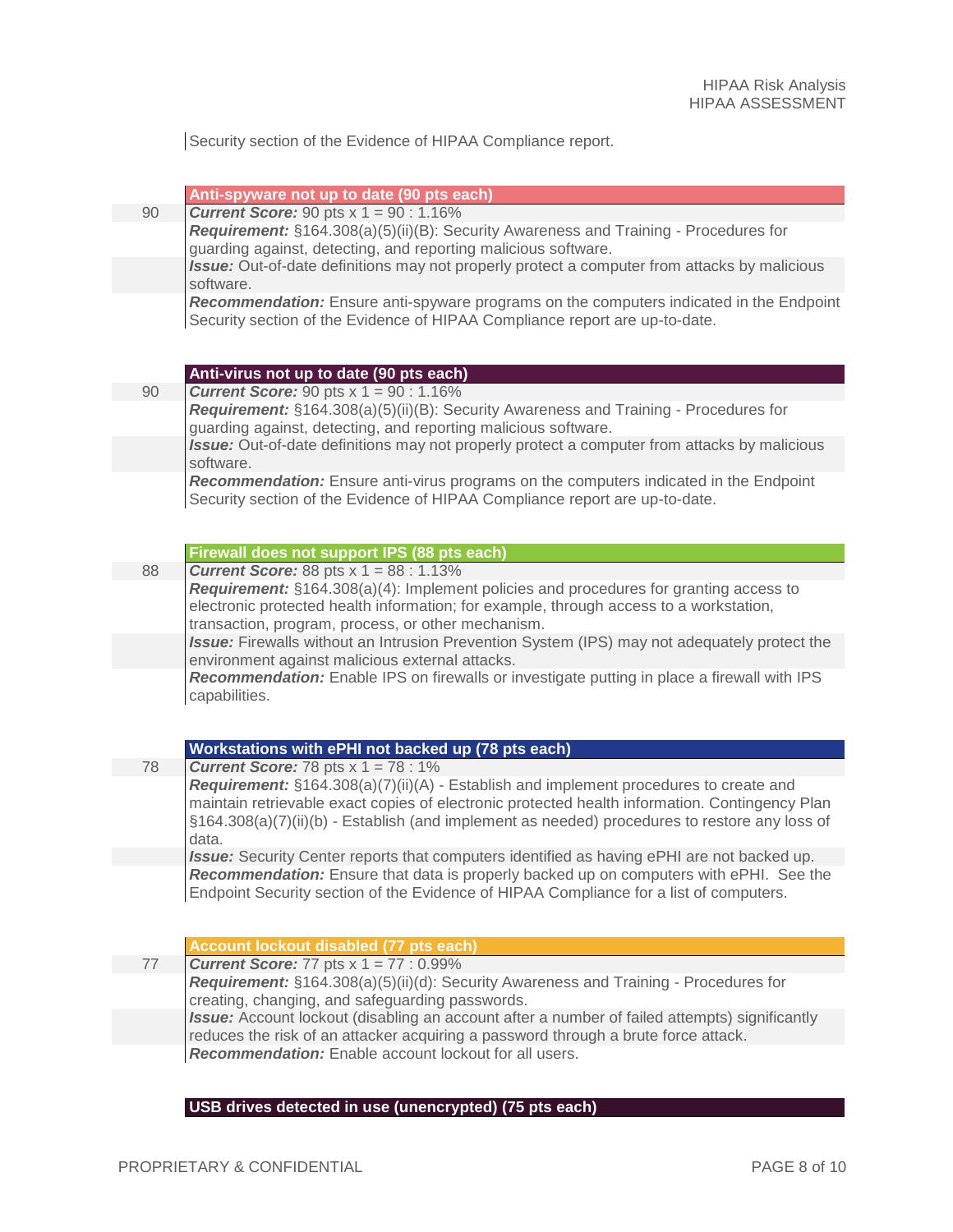75 *Current Score:* 75 pts x 1 = 75 : 0.96% *Requirement:* §164.312(a)(2)(iv) Implement a mechanism to encrypt and decrypt electronic protected health information. *Issue:* Theft is the most common form of data breach. Unencrypted USB drives in an environment with ePHI may allow data loss through theft.

*Recommendation:* Eliminate the use of unencrypted USB drives.

#### **Passwords less than 6 characters allowed (75 pts each)**

75 *Current Score:* 75 pts x 1 = 75 : 0.96% *Requirement:* §164.308(a)(5)(ii)(d): Security Awareness and Training - Procedures for creating, changing, and safeguarding passwords. *Issue:* Passwords are not required to be 6 or more characters, allowing users to pick extremely short passwords which are vulnerable to brute force attacks. *Recommendation:* Enable enforcement of password length to 6 more characters.

#### **Password complexity not enabled (75 pts each)**

75 *Current Score:* 75 pts x 1 = 75 : 0.96% *Requirement:* §164.308(a)(5)(ii)(d): Security Awareness and Training - Procedures for creating, changing, and safeguarding passwords. *Issue:* Enforcing password complexity limits the ability of an attacker to acquire a password through brute force. *Recommendation:* Enable password complexity to assure domain account passwords are secure.

|    | USB drives detected in use (50 pts each)                                                                                                 |
|----|------------------------------------------------------------------------------------------------------------------------------------------|
| 50 | <b>Current Score:</b> 50 pts $x 1 = 50 : 0.64\%$                                                                                         |
|    | Requirement: §164.312(a)(2)(iv) Implement a mechanism to encrypt and decrypt electronic<br>protected health information.                 |
|    | <b>Issue:</b> The use of USB drives increases the chance of data loss through theft and should be<br>discouraged to the extent possible. |
|    | Recommendation: Reduce or eliminate the use of USB drives in the environment.                                                            |

#### **Audit user login in not turned on (30 pts each)**

30 *Current Score:* 30 pts x 1 = 30 : 0.39% *Requirement:* §164.308(a)(1)(ii)(D): Security Management Process - Implement procedures to regularly review records of information system activity, such as audit logs, access reports, and security incident tracking reports. *Issue:* Login auditing is required for proper identification of access to computers and resources. In the event of a breach, audit logs can be used to identify unauthorized access and the severity of the breach. *Recommendation:* Enable user login auditing.

|    | Firewall does not have malware filtering (14 pts each)                                                                                                 |
|----|--------------------------------------------------------------------------------------------------------------------------------------------------------|
| 14 | <b>Current Score:</b> 14 pts $x 1 = 14 : 0.18\%$                                                                                                       |
|    | Requirement: §164.308(a)(5)(ii)(B): Security Awareness and Training - Procedures for<br>guarding against, detecting, and reporting malicious software. |
|    | <b>Issue:</b> Firewall malware filtering is recommended for increase protection against malicious<br>software.                                         |
|    | <b>Recommendation:</b> Enable malware filtering on firewalls or investigate putting in place a<br>firewall with malware filtering services.            |